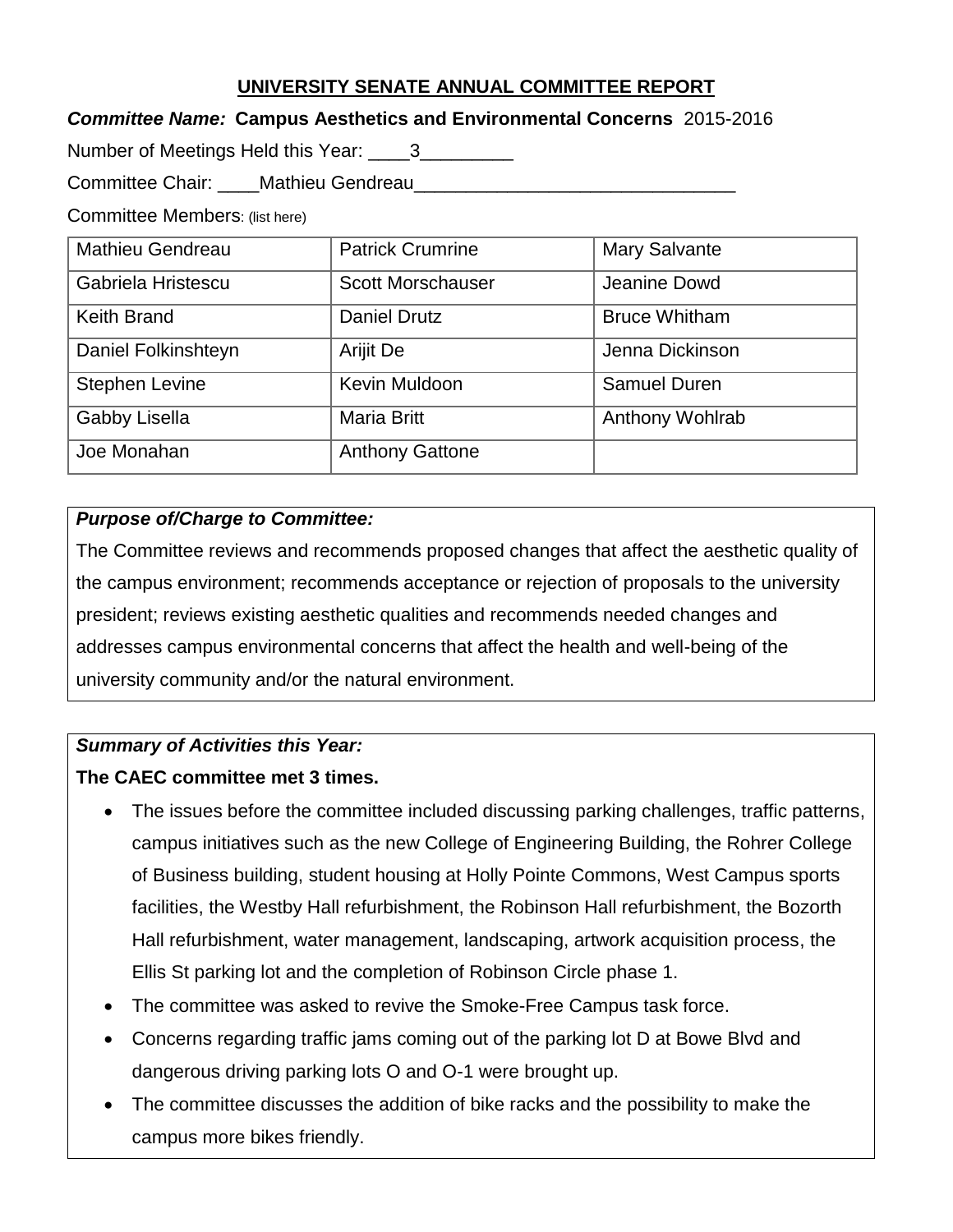- The committee expressed the desire to be involved with master plan developments.
- The committee discussed the need to seek input from building users before refurbishment happens.
- The committee discusses the possibility to change the name of the committee.
- The committee was asked to review the charges and objectives of the committee.

#### -use additional pages if required

-**do not include suggestions & recommendations with this report** - use **separate form** for recording purposes

#### **CAEC**

# **UNIVERSITY SENATE ANNUAL COMMITTEE SUGGESTIONS & RECOMMENDATIONS**

#### 2015-16

SUGGESTIONS:

- The Smoke-Free Campus task force has been revived and will meet in the fall 2016 to research the feasibility of becoming a smoke-free campus.
- The committee suggested adding traffic signs in lots O and O-1 to address chaotic traffic patterns, high speed driving and make the lots safer in general. This is being addressed by facilities.
- Facilities confirmed that a traffic light will be added where Lot D meets Bowe Blvd in the summer of 2016.
- The committee suggested the addition of bike racks especially around buildings where none are present. This is being addressed by facilities.
- The committee suggested to facilities to study the feasibility of making the campus more bike friendly. A study is underway.
- The committee suggested to facilities that faculty would like to be involved with master plan developments. Facilities confirmed their commitment to keep faculty involved through their Dean when a new project is being planned for a specific college. Also the CAEC will be kept informed on new developments. It was determined that master plan decisions are too complex to manage for facilities to include the CAEC in all the decision processes.